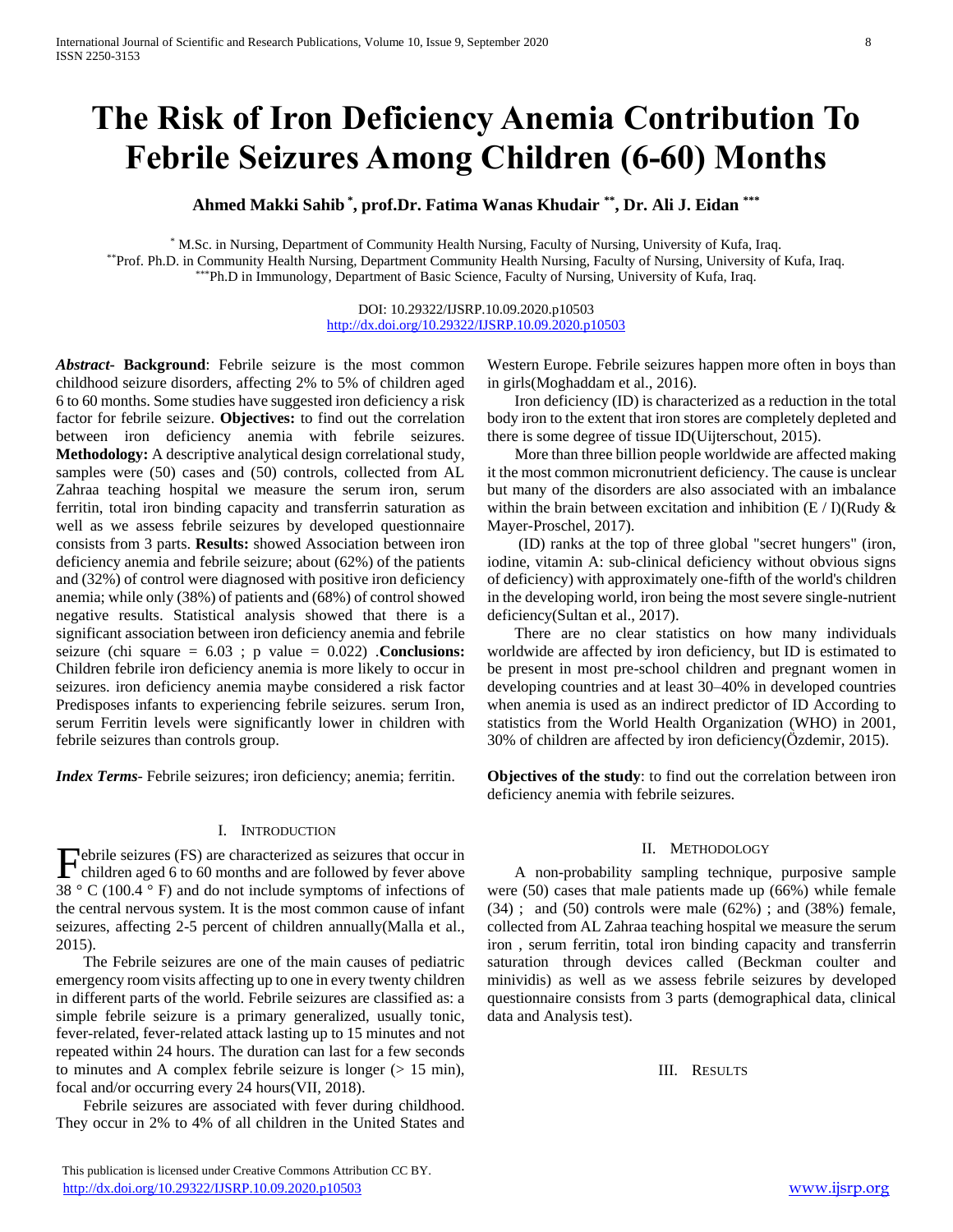| Control group Total $= 50$<br>Sub-groups<br>Patients group Total = 50 |
|-----------------------------------------------------------------------|
| Frequency<br>Percentage<br>Frequency<br>Percentage                    |
| $6 - 19$<br>20<br>$40.0\,$<br>23<br>46.0                              |
| $10$<br>20.0<br>7 <sup>7</sup><br>14.0<br>$20 - 33$                   |
| $34 - 47$<br>9<br>$\overline{9}$<br>18.0<br>18.0                      |
| 48-61<br>11<br>22.0<br>11<br>22.0                                     |
| Mean (Min-Max): 26.98 (6-60)                                          |
| 45-62<br>2.0<br>2<br>4.0<br>$\mathbf{1}$                              |
| 63-80<br>21<br>$41.0\,$<br>22<br>44.0                                 |
| 81-98<br>15<br>$30.0\,$<br>16<br>32.0                                 |
| $\overline{12}$<br>99-116<br>24.0<br>11<br>22.0                       |
| Mean (Min-Max): 84.22 (45-115)                                        |
| $7-12$<br>22<br>44.0<br>23<br>46.0                                    |
| $13-18$<br>19<br>38.0<br>18<br>36.0                                   |
| 9<br>19-24<br>9<br>18.0<br>18.0                                       |
| Mean (Min-Max): 15.4 (6.8-23.1)                                       |
| Male<br>31<br>62.0<br>33<br>66.0                                      |
| 19<br>38.0<br>$\overline{17}$<br>34.0<br>Female                       |
| Urban<br>40<br>$80.0\,$<br>43<br>86.0                                 |
| $\overline{7}$<br>Rural<br>10<br>$10.0\,$<br>14.0                     |
| Yes<br>$\ \, 8.0$<br>3<br>$6.0\,$<br>$\overline{4}$                   |
| 46<br>92.0<br>47<br>$\rm No$<br>94.0                                  |
| Yes<br>28<br>56.0<br>26<br>52.0                                       |
| 22<br>$\rm No$<br>44.0<br>24<br>48.0                                  |
| <b>Artificial feeding</b><br>15<br>28.0<br>Yes<br>$30.0\,$<br>14      |
| 35<br>No<br>70.0<br>36<br>72.0                                        |
| of<br>Generalization<br>N/A<br>N/A<br>47<br>94.0                      |
| $\mathbf{3}$<br>Focal<br>N/A<br>N/A<br>$6.0\,$                        |
| N/A<br>N/A<br>92<br>$of$ Simple<br>46                                 |
| $\overline{8}$<br>Complex<br>N/A<br>N/A<br>$\overline{4}$             |
| <b>Convulsion Stop</b><br>2.0<br>With<br>N/A<br>N/A<br>$\mathbf{1}$   |
| Medication                                                            |
| N/A<br>N/A<br>49<br>98.0<br>Without                                   |
| Medication                                                            |

## **Table (1) summarize of the socio-demographic data for studied samples (patients & control) groups.**

 This Table shows statistical distribution of control by their socio-demographic data, it explains that the majority of the patients' subgroup are : those with ages between (6-19) years old (40%) ; those with a length ranging between (63-80) cm (41%) ; those with a weight ranging  $(7-12)$  kg  $(44%)$ ; male  $(62%)$ ; urban residence (80%) ; those that were not vaccinated (9%) ; and those with breast feeding (56%) .

while, The patients table show statistical distribution of patients by their socio-demographic data, it explains that the majority of the patients' subgroup are : those with ages between (6-19) years old (46%) ; those with a length ranging between (63-80) cm (44%) ; those with a weight ranging (7-12) kg (46%) ; while the lower percentages were recorded in : those with ages between (20-33) months old  $(14%)$ ; those with a length ranging between  $(45-62)$  $cm (2\%)$ ; those with a weight ranging (19-24) kg (18%); the mean , minimum , and maximum values of the age , length and weight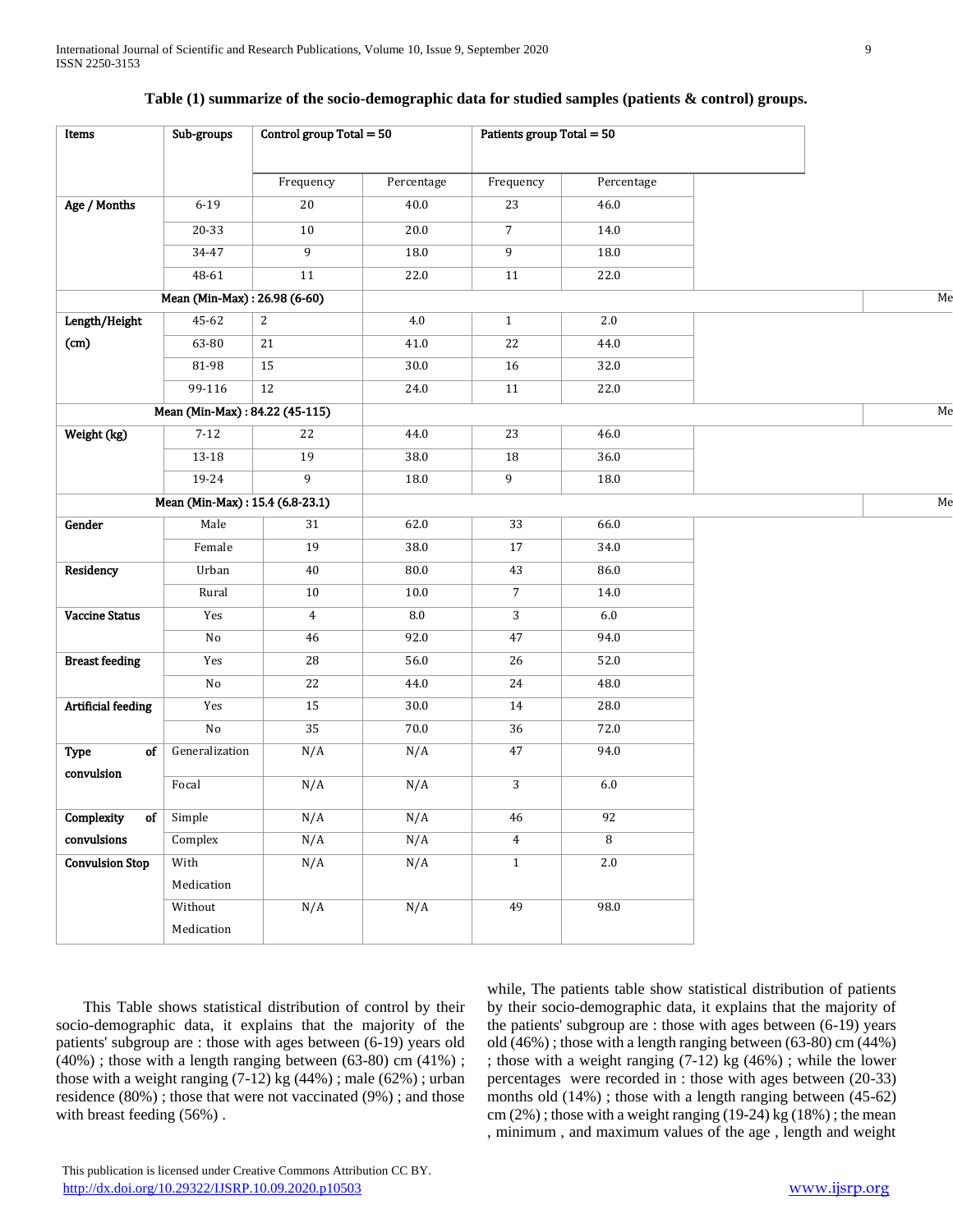are as follows : 26.98 (6-60) months , 84.22 (45-115) centimeters and 15.4 (6.8-23.1) kilograms respectively .

 The results of the current study also revealed that male patients made up (66%) while female (34%) ; those who live urban residents (86 %) while those in rural area constitute (14%); those who have not been vaccinated (94%), those that were fed with breast feeding (52%) ; those that had no artificial feeding (72%) .

 As shown in table patients who have a generalized convulsions made up (94%) of the total population versus (6%) for children with focal convulsions; the percentage of patients that had simple convulsions was (92%) while those with complex convulsions are only (8%) of the total population ; those that their convulsions are stopped without medications made up about (98%) of the total population while only (2%) of the total population did not stop unless using medications .

| Diagnosis of iron deficiency anemia |             | <b>Patients</b> |               | Control |      | Chi Square |
|-------------------------------------|-------------|-----------------|---------------|---------|------|------------|
|                                     |             |                 |               |         |      | (P value)  |
|                                     |             | Freq.           | $\frac{0}{0}$ | Freq.   | $\%$ |            |
|                                     | With IDA    | 31              | 62            | 16      | 32   | 6.03       |
| ٠                                   |             |                 |               |         |      | (0.002)    |
|                                     | Without IDA | 19              | 38            | 34      | 68   |            |
|                                     |             |                 |               |         |      |            |

 This table showed Association between iron deficiency anemia and febrile seizure; according to this table, about (62%) of the patients and (32%) of control were diagnosed with positive iron deficiency anemia ; while only (38%) of patients and (68%) of control showed negative results. Statistical analysis showed that there is a significant association between iron deficiency anemia and febrile seizure (chi square  $= 6.03$ ; p value  $= 0.022$ ).

## IV. DISCUSSION

 According to the table (1)The mean age of onset in present study are within the 1st age groups is 26.98 with the FS occurrence is (46%) considered (6-19) months its agree with the study done by (Majumdar, 2012). comparable to the other studies(Gupta et al., 2015) found the mean age for FS was 28.41 months. Separate studies done by (Nikkhah et al., 2017) and (Lal et al., 2016). (Chandra, 2012) found the average convulsion age to be 17.9 months. It is commonly known that febrile seizures and first febrile seizures are more common in children under three years of age.

 In the present study, there was a preponderance of male for febrile seizure. No matter the time of study or the design details; boys have consistently emerged with higher frequency of febrile seizures. Juvenile incidence ratios: girls ranged from 1.1:1 to 2:1(Gencer et al., 2016), (Majumdar, 2012). However present study finding male are more common than female, Whether there is a biological basis for gender-specific differences in susceptibility to febrile seizures, or whether boys are just getting more fever and are therefore at high risk, is not yet established. While the Residency of all the samples was children Who live

Urban 86% and 14% was live in Rural. In the literature receiving diphtheria, whole-cell pertussis

and tetanus toxoid vaccine and measles, mumps and rubella vaccine were reported to be associated with a transiently increased risk of FS on the day of vaccination and 8-14 days after vaccination, as shown by (Offringa & Moyer, 2001) and

 This publication is licensed under Creative Commons Attribution CC BY. <http://dx.doi.org/10.29322/IJSRP.10.09.2020.p10503> [www.ijsrp.org](http://ijsrp.org/)

(Millichap, 2010) According to (Camfield et al., 2002) vaccination constitutes only 2.2% of the febrile seizure. No case was reported following routine vaccination in present study with iron deficiency.

 Overall, FS that occurred after vaccination was not found in this study showed that children with vaccine status were 6 % and that the largest percentage was 94 % without this compatibility with study achieved (Seinfeld & Pellock, 2013).

 The majority of FS, In present study generalization febrile seizures constituted 94% of the seizures while 6% were focal seizures; the generalized febrile seizure affecting the whole bod, on the other hand focal was involving the arm, leg, or face (or some combination) on only one side of the body, or eye deviation to one side this correspond with(Patterson et al., 2013) and (Majumdar, 2012).

 Complexity of convulsions In a study of children with a Complexity of convulsions, There is a relative preponderance of single in a febrile episode most seizures were simple(92%), in present study which comparable to (Ueda et al., 2015), and the complex feature was (8%) but a higher incidence of multiple seizures has been observed in Malaysian children by (Ling, 2001). this findings of Complexity convulsions close to (Chung, 2014). On the other hand, table (2) reveal the relationship between iron deficiency anemia and febrile seizure, (62%) of the patients and (32%) of control were diagnosed with positive iron deficiency anemia ; while only (38%) of patients and (68%) of control showed negative results, Statistical analysis showed that there is a significant correlation between iron deficiency anemia and febrile seizure (chi square  $= 6.03$ ; p value  $= 0.022$ ).

### V. CONCLUSIONS

 Febrile seizures are more common with male than female. Results suggest that IDA may be a risk factor for FS, IDA screening should be considered in infants with the first FS, The incidence of febrile seizure less than three years was higher as